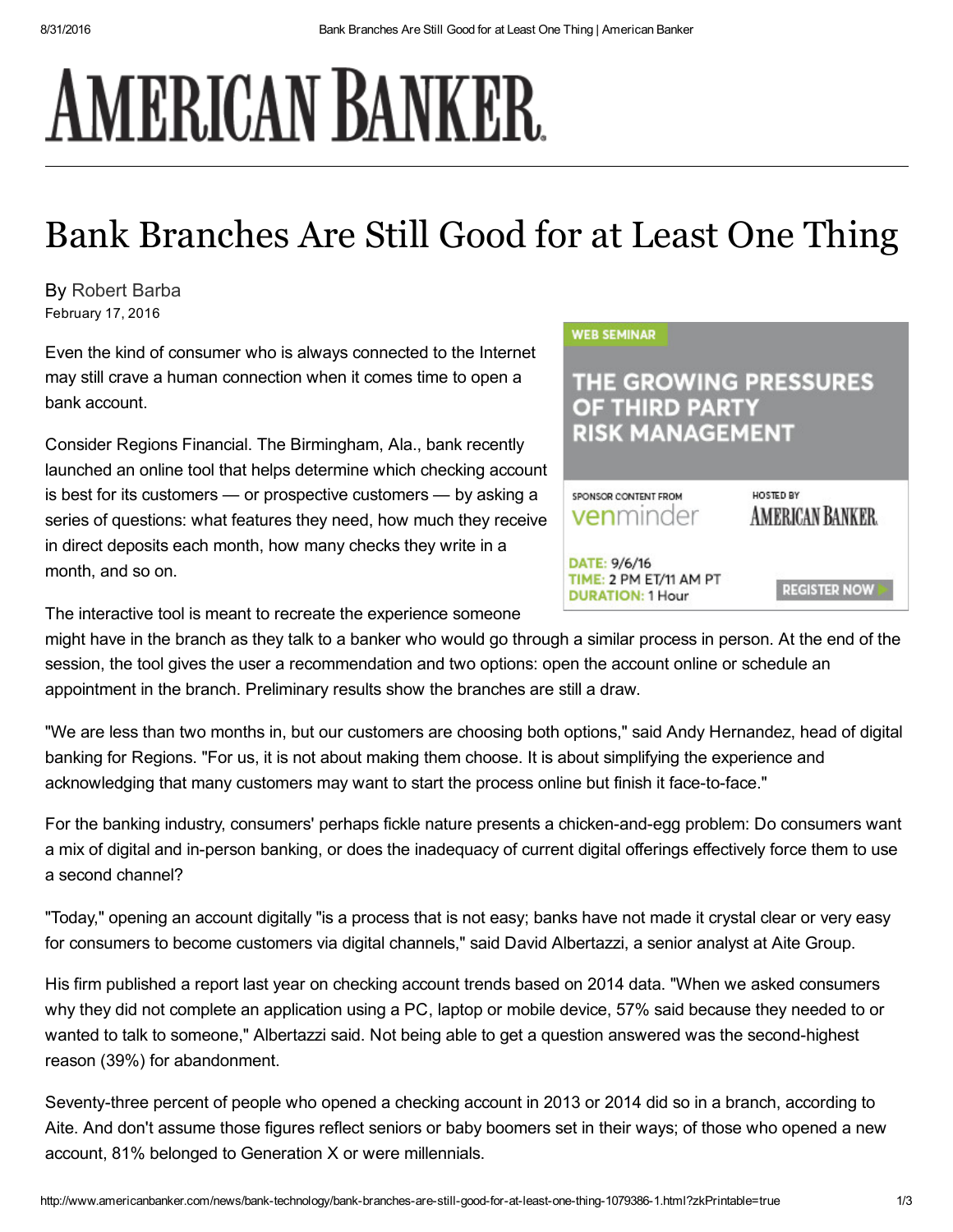## 8/31/2016 Bank Branches Are Still Good for at Least One Thing | American Banker

Reducing abandonment, or [improving](http://www.americanbanker.com/news/bank-technology/one-place-where-fintech-iisnti-trending-bank-earnings-calls-1079032-1.html) digital sales, is a hot topic in banking. Several banks have made "omnichannel" banking — essentially building a seamless experience across its various channels — a priority.

"We are looking for ways to connect the [digital world and the physical world] and make it frictionless," said Brent Reston, a digital sales and service executive at Bank of America. "And largely, we are just responding to customer behaviors and where they want to interact with us. For instance, 6570% of those who start their purchase journey online end up opening a product in person or through a call center."

In the fourth quarter, B of A's digital sales rose 31% year over year. The company recently tripled its digital banking budget. Some of the priorities it has set for the sales process include integrating a feature that extracts information from a photo of an identification card and making it easier to save an incomplete application to continue later, Reston said.

According to Albertazzi, the push to allow customers to open accounts on their terms is part of a movement toward making banking customer-centric rather than product-centric.

KeyBank is another bank that has found customers want at least the option to apply online.

"We want to make it easy for our clients to bank with us in the manner they choose," said Matt Lehman, the head of online and mobile at KeyBank. "We made a concerted effort to make applications available digitally in 2013 through online and then added the ability for mobile in 2014."

In 2015, the number of accounts opened digitally at Key was more than three times what it was in 2013.

While banks are looking at ways to make the digital application process easier, the fintech industry has also squarely identified this area as one ripe for partnerships. Regions Financial has been particularly enthusiastic about teaming up with other companies to improve its process. For instance, its tool to determine the best checking account stemmed from a partnership with Ignite Sales.

Also, in October, Regions partnered with the [marketplace](http://www.americanbanker.com/news/marketplace-lending/why-online-lenders-are-itching-for-faster-payments-1077149-1.html) lender Fundation to offer small-business loans. The partnership was partly driven by the bank's desire to have an easy way for its customers to apply for a small-business loan online.

"It started a few years ago. Based on focus groups it became apparent that small businesses wanted to apply for credit online," said Joe DiNicolantonio, the head of business banking at Regions. "We explored all our options, including building something in-house, but ultimately decided on a partnership."

Such partnerships are likely attractive because of the speed of integration. Banks have to build around legacy systems and silos.

"Compare that to a business like ours — we are built from the ground up for the digital age," said Sam Graziano, Fundation's chief executive. "Because we are flexible and nimble, we can quickly build the interfaces needed to transmit the data."

Regions is also working with Avoka, a startup focused on the digital sales experience, to evaluate some of its retail products. Hernandez would not disclose additional details about the Avoka partnership.

A recent study commissioned by Avoka suggests there is a tremendous opportunity for banking in offering digital applications to small businesses. The survey found that while 58% of personal banking products could be applied for